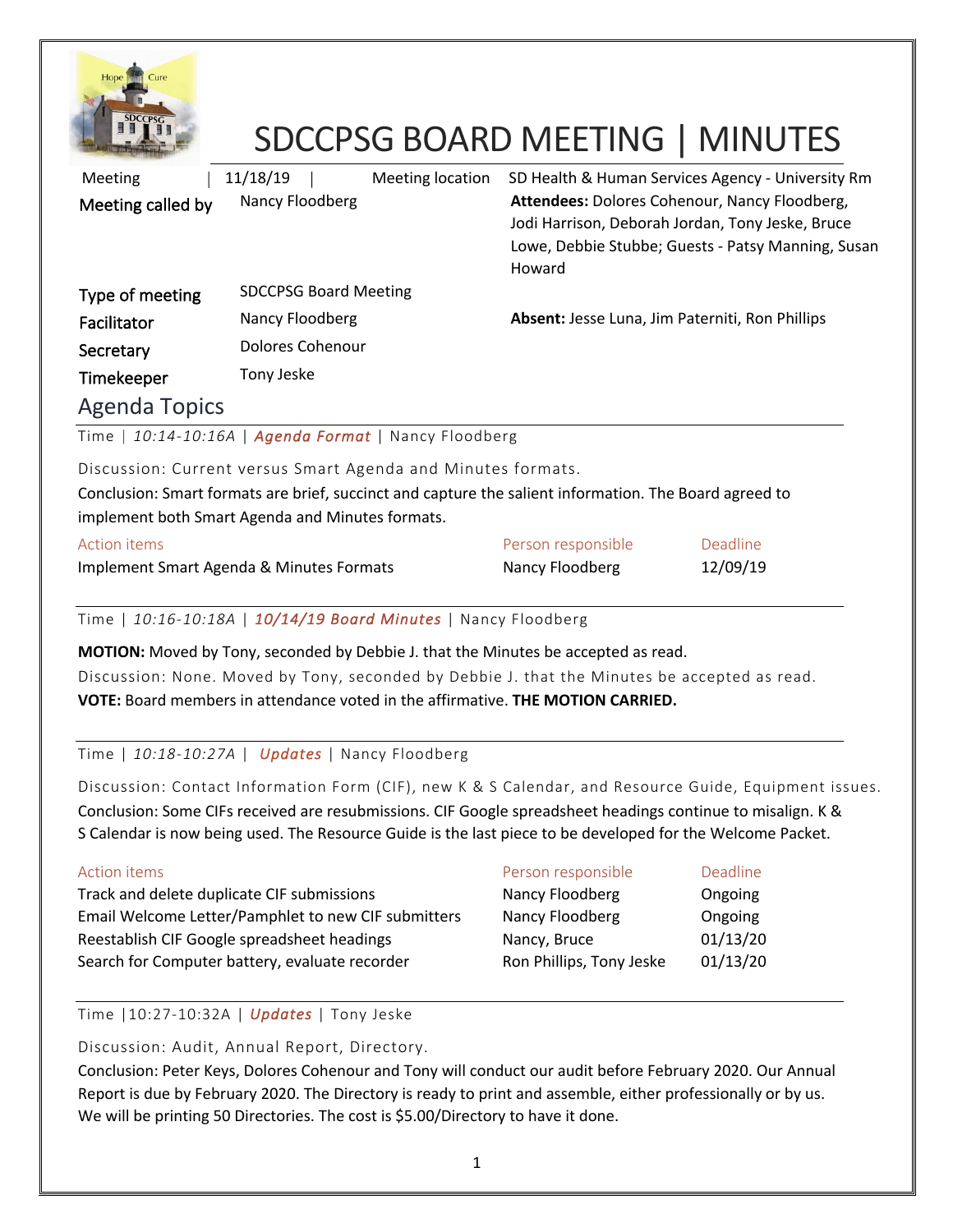| Action items                  | Person responsible        | <b>Deadline</b> |
|-------------------------------|---------------------------|-----------------|
| Audit                         | Tony, Dolores, Peter Keys | 02/10/20        |
| Annual Report                 | Tony Jeske                | 02/10/20        |
| Directory printing & assembly | Tony, Nancy               | 01/13/20        |

### Time |10:32-10:37A | *Updates* | Bruce Lowe

Discussion: Website library, Zoom script, calendar change authorization, Google Analytics. Conclusion: The website library is pending receipt of our book list. Zoom user "how-to" script is needed. Nancy and Bruce are authorized to make calendar changes. Oct. Google Analytics: Increase in new visitors, 30 viewers day newsletter sent out. Bounce rate up. New website format will roll out in Jan. 2020.

| Action items                               | Person responsible | Deadline |
|--------------------------------------------|--------------------|----------|
| Library book list to webmaster, Bruce Lowe | Debbie Jordan      | 12/09/19 |
| Develop Zoom user script and send to Nancy | Bruce Lowe         | 12/09/19 |

Time | 10:37-10:45A | *Updates* | Debbie Jordan

Discussion: Submitted paper Contact Information Forms are missing information. November Speakers' Series thank you notes have been sent.

Conclusion: Missing CIF information requires a follow-up call.

| Action items                                       | Person responsible | Deadline |
|----------------------------------------------------|--------------------|----------|
| Give paper CIFs with missing information to Debbie | Nancy, Tony        | Ongoing  |
| Call to obtain missing CIF information             | Debbie Jordan      | Ongoing  |

## Time | 10:45-10:55A | *President's Monthly Report* | Nancy Floodberg

Discussion: Newsletter history developed. Aware in Care kit distribution, Support Group Leaders' Training, Empowerment Day-newsletter popular, open Board positions (Grant Writer/Fundraiser, At-Large, Tech Support), 2020 Speakers' Series Schedule, SDCCPSG generic information card. Conclusion: Jodi Harrison volunteered to be Grant Writer/Fundraiser. The Board approved use of our new generic business card. PMDA Leadership information will be shared at next month's Board meeting.

| Action items                                            | Person responsible | Deadline |
|---------------------------------------------------------|--------------------|----------|
| Email Board PMDA's "Reflections of Everyday Leadership" | Nancy Floodberg    | 12/05/19 |
| Read "Reflections of Everyday Leadership"               | All Board Members  | 12/09/19 |
| Identify your Leadership "Influence Tactic/s"           | All Board Members  | 12/09/19 |
| Send Survey Monkey to identify Bd. Members "Tactic/s"   | Nancy Floodberg    | 12/07/19 |

### Time | 10:55-11:00A| *Support Group Leader Reports* | Nancy Floodberg

Discussion: Pt. Loma-no Dec. mtg, Pacific Beach-Nov. luncheon, DUOPA, Veterans'-on hold. Conclusion: As Scripps Ranch Library has no daytime availability, Veterans' facilitator, Ron Phillips, is researching new meeting locations (Mira Mesa Senior Center, Library, or HHSA).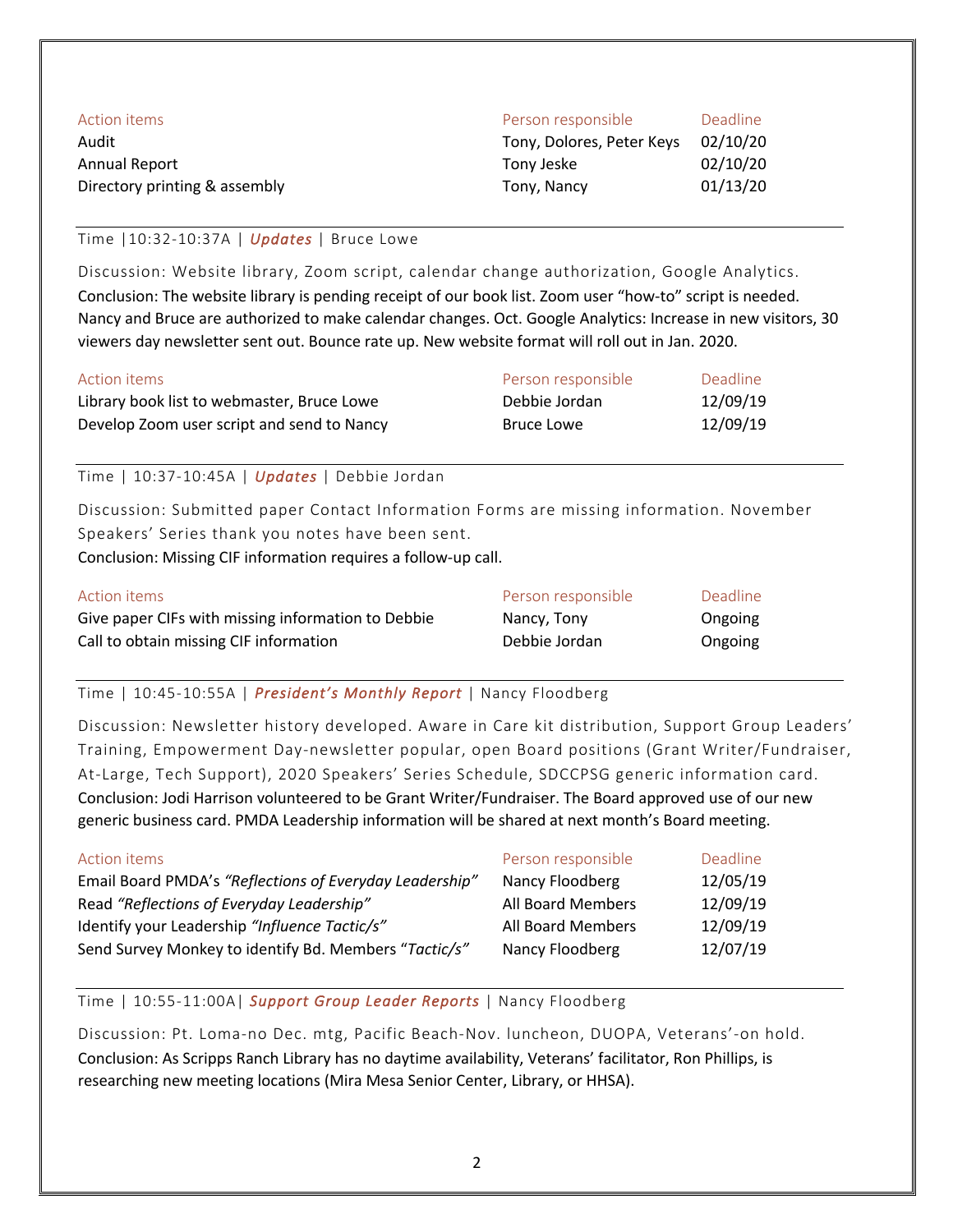| <b>Action items</b>                                                                             | Person responsible      | Deadline |
|-------------------------------------------------------------------------------------------------|-------------------------|----------|
| Identify a new Veteran's meeting location                                                       | Ron Phillips            | 01/13/20 |
| Time   11:00-11:08   Treasurer's Report   Tony Jeske                                            |                         |          |
| Discussion: \$5,000 grant received from Schwab Charitable. \$30 received from Network for Good. |                         |          |
| Conclusion: \$15,495.15 is in bank. A thank you note cannot be sent to Schwab.                  |                         |          |
| Time   11:08-11:20A   Holiday Potluck   Debbie Stubbe, Debbie Jordan                            |                         |          |
| MOTION: Moved by Jodi, seconded by Debbie J. that \$200 be allotted for the Potluck.            |                         |          |
| Discussion: The Potluck will be held at ZLAC Rowing Club, Friday, December 13, from 5-8:00PM.   |                         |          |
| Rental cost \$15/person; Board to underwrite \$5/person. Musicworx replacing Tremble Clefs for  |                         |          |
| entertainment.                                                                                  |                         |          |
| VOTE: Board members in attendance voted in the affirmative. THE MOTION CARRIED.                 |                         |          |
| <b>Action items</b>                                                                             | Person responsible      | Deadline |
| Submit Potluck receipts to Treasurer for reimbursement                                          | Debbie S. & Debbie J.   | 01/13/20 |
| Time   11:20-11:25A   In-Focus Interviews   Dolores Cohenour                                    |                         |          |
| Discussion: Future newsletter In-Focus interviewees were suggested.                             |                         |          |
| Conclusion: Potential interviewees are: Feb. - Jesse Luna, Mar. - Edith Adams.                  |                         |          |
| <b>Action items</b>                                                                             | Person responsible      | Deadline |
| Contact suggested In-Focus interviewees                                                         | <b>Dolores Cohenour</b> | 12/09/19 |
| Submit February & March In-Focus interviews to Nancy                                            | Dolores Cohenour        | 01/20/20 |

Time | 11:25-11:30A | *Which Welcome Packet Envelope Do We Want?* | Nancy Floodberg

Discussion: Printed envelope choices were reviewed.

Special notes: Nancy will be out of town 02/11 – 03/01/20

Decision: The Board adopted the envelope with our original logo, to include the lighthouse quote at the top: *"When the unthinkable happens the lighthouse is hope. Once we choose hope, anything is possible."*

| Action items                                          | Person responsible  | Deadline |
|-------------------------------------------------------|---------------------|----------|
| Inform Ron Phillips of approved envelope print format | Nancy Floodberg     | 11/20/19 |
| Print the Welcome Packet envelopes                    | <b>Ron Phillips</b> | 12/09/19 |
| Send printed envelopes to Nancy Floodberg             | Ron Phillips        | 12/09/19 |

Time | 11:30-11:35A | *Is the Welcome Packet Ready for Distribution?* | Nancy Floodberg

Discussion: Welcome Packet content status was reviewed.

Decision: No. The Welcome Letter and Welcome Pamphlet will be ready for distribution with the addition of the lighthouse quote, if possible. The Resource Guide needs to be completed.

| Action items                                        | Person responsible | Deadline |
|-----------------------------------------------------|--------------------|----------|
| Add lighthouse quote to Welcome letter and pamphlet | Nancy Floodberg    | 12/09/19 |